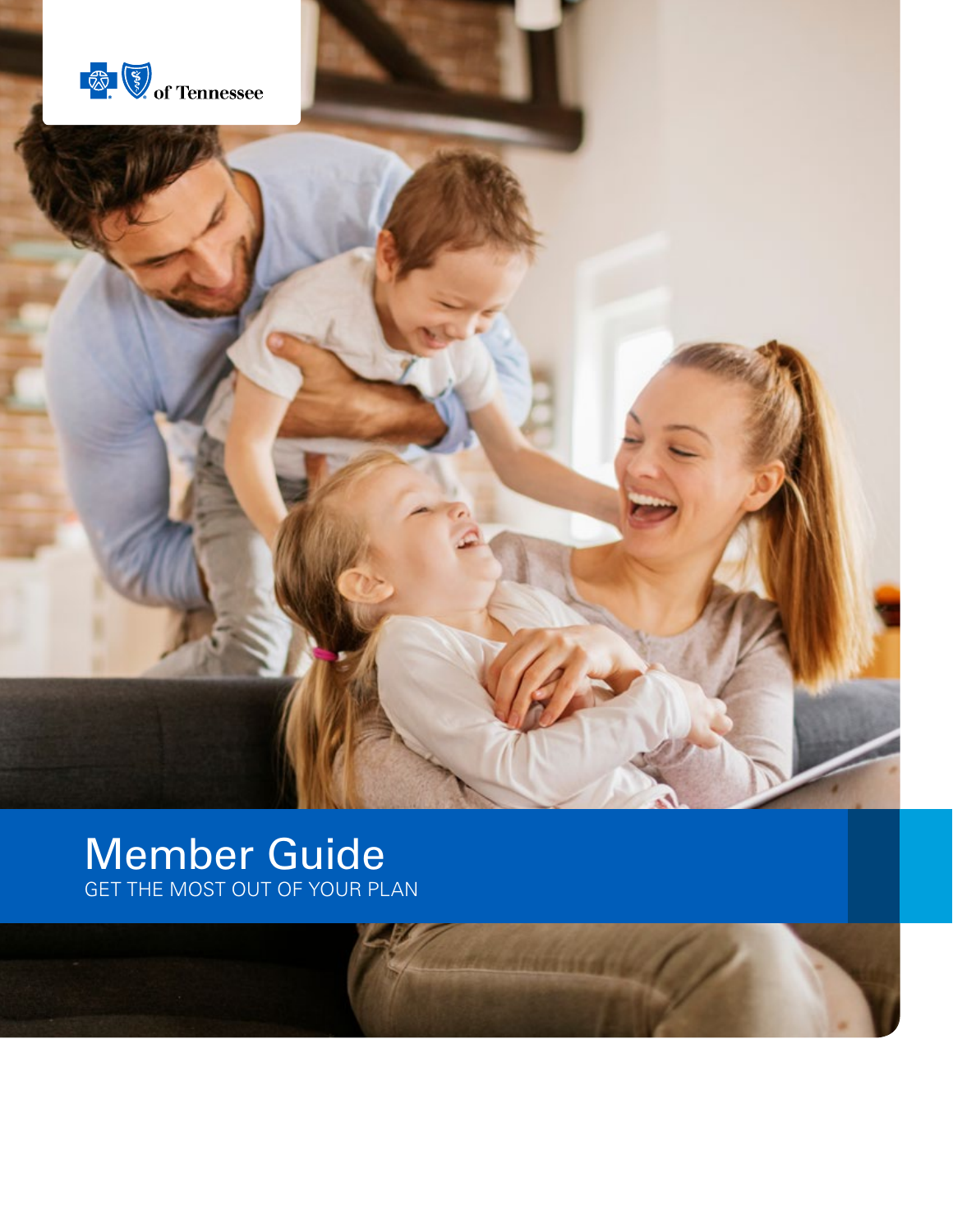## Welcome to the Blue Community!

We're glad to have you as a member.

In this booklet, you'll find everything you need to start using your insurance. Before diving into the details, here are three ways to make the most out of your plan while saving money on your care:

### **Stay in Your Network and Save**



Choosing doctors, hospitals and specialists that are in your network helps keep your costs down. Ask your doctor if they're in the network shown on your Member ID card. Or check our online Find a Doctor tool to see all your options.

### **Get Your Free Screenings**



Most plans cover annual physicals, diabetes screenings, mammograms and immunizations performed by in-network doctors at no extra cost. Check the My Benefits section of BlueAccess<sup>™</sup> to see exactly what your plan includes.

### **Make Sure Your Care is Covered**



Certain care requires prior authorization to make sure it is appropriate and cost-effective. You or your doctor will need to check with us ahead of time to confirm coverage before:

- Some outpatient surgeries
- Inpatient hospital stays (except maternity)
- MRIs, CTs or PET scans
- Renting or purchasing certain medical equipment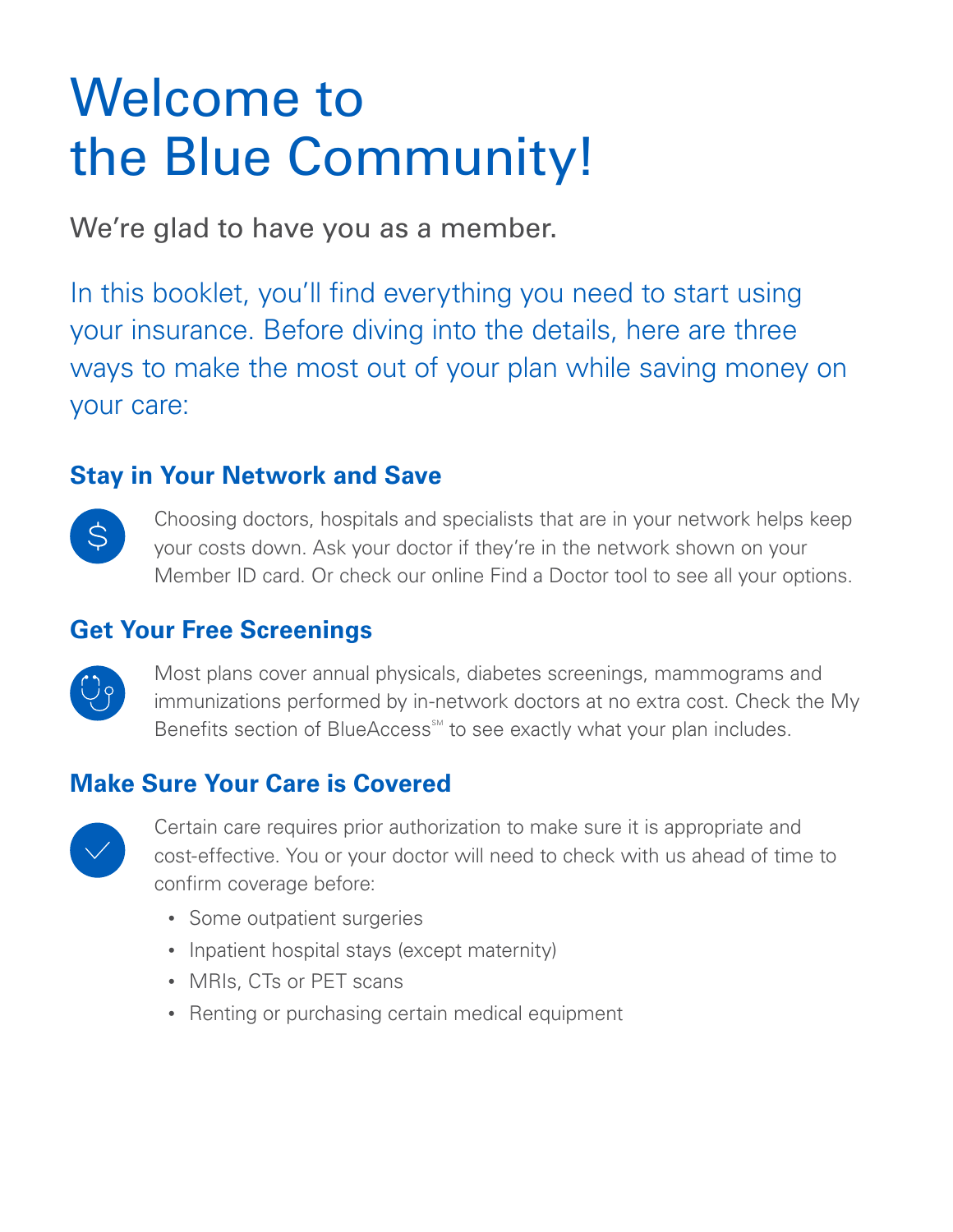## We're Here to Help

Don't see the information you're looking for? We can help you:

- Find a doctor, hospital, quick care clinic or other provider.
- Confirm your benefits.
- Check your claims and balances.
- Get answers about your coverage.

### **How would you like to reach us?**



Online: **bcbst.com** Manage your account 24/7



Phone: **1-800-565-9140** TTY: **1-800-848-0298** 8 a.m. to 6 p.m. Eastern, Monday through Friday

## **We offer help in 150 different languages.**

¿Tienes Preguntas? Tenemos las Respuestas. Tenemos representantes de servicio al cliente que hablan Español y pueden ayudarle con sus preguntas. Para hablar con un representante de servicio al cliente, marque el numero **1-866-636-0164**. Presione "1" para preguntas sobre seguro medico o "2" para seguro dental.

If you'd like help in a language other than English, just call **1-800-565-9140**.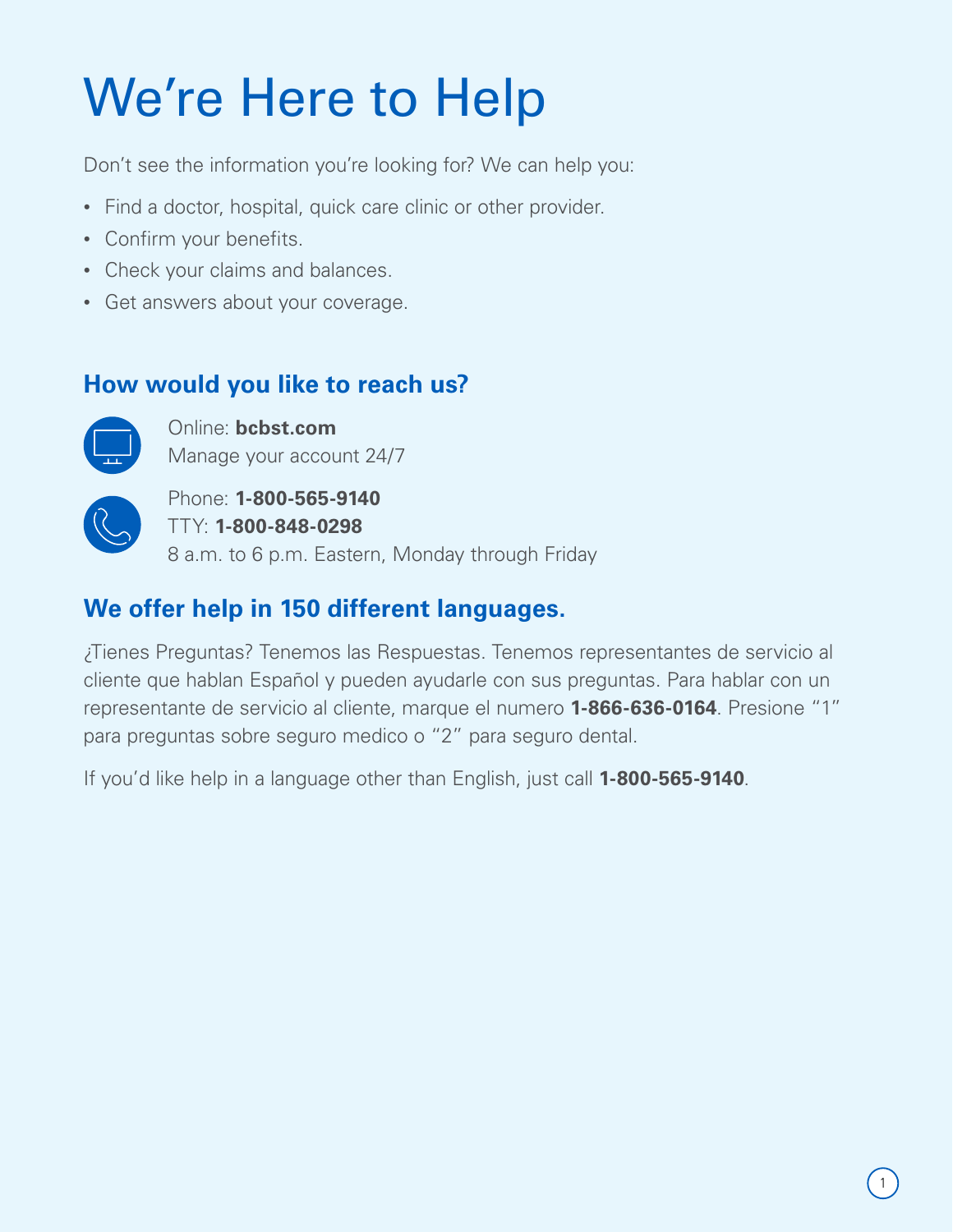## Using Your Benefits

## Your Member ID Card

After you sign up, keep an eye on the mail. We'll send Member ID cards for each person in your family 18 years or older.

### **Example Member ID Card**

Your card shows a lot of important information about your coverage. Here's how to read it.<sup>\*</sup>



Always keep your card with you and show it to providers any time you get care. Protect it the same way you protect your credit cards.

\* Your card may be a bit different based on which plan you choose.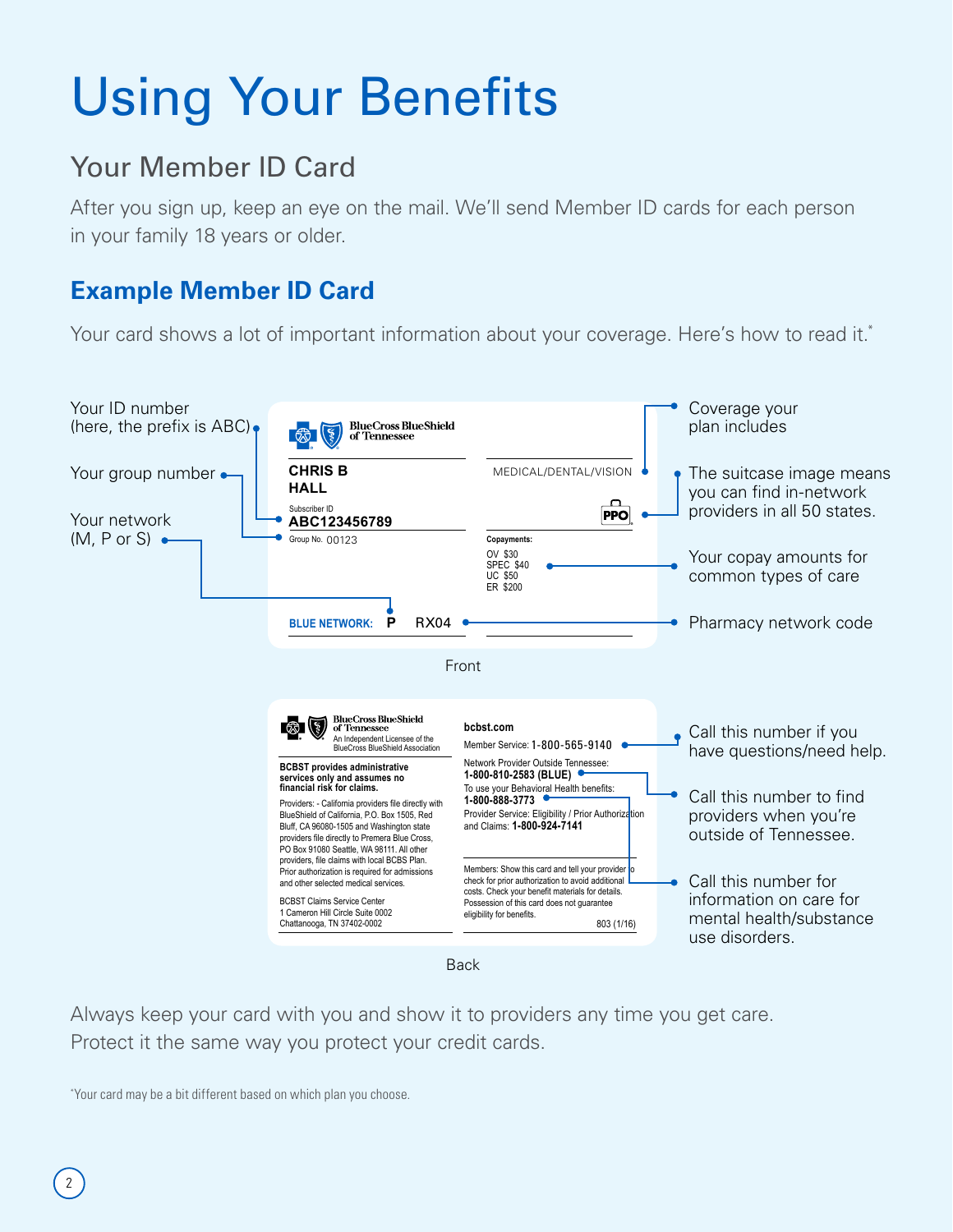## You're in Control

## BlueAccess gives you 24/7 control of your health plan.

After you get your Member ID card, go to **bcbst.com/member** and create a BlueAccess account so you can:

- Find an up-to-date list of providers in your network.
- Check your claims, copays, deductibles and all the services your plan covers.
- View your Explanation of Benefits (EOB) to see how your claims are paid and sign up for EOB email notices.
- See treatment options and manage your health.
- Take a Personal Health Assessment.
- Read a Personal Wellness Report.
- Stay motivated with self-directed coaching.

### **Our mobile app keeps you connected on your phone.**

You can manage your plan anywhere, anytime when you log in with the myBlue  $TN^{sM}$  app. Use your BlueAccess username and password.

The myBlue TN app lets you:

- Find providers in your network.
- View claims and balances.
- Use a mobile version of your Member ID card.
- Get tips to help you stay healthy.







3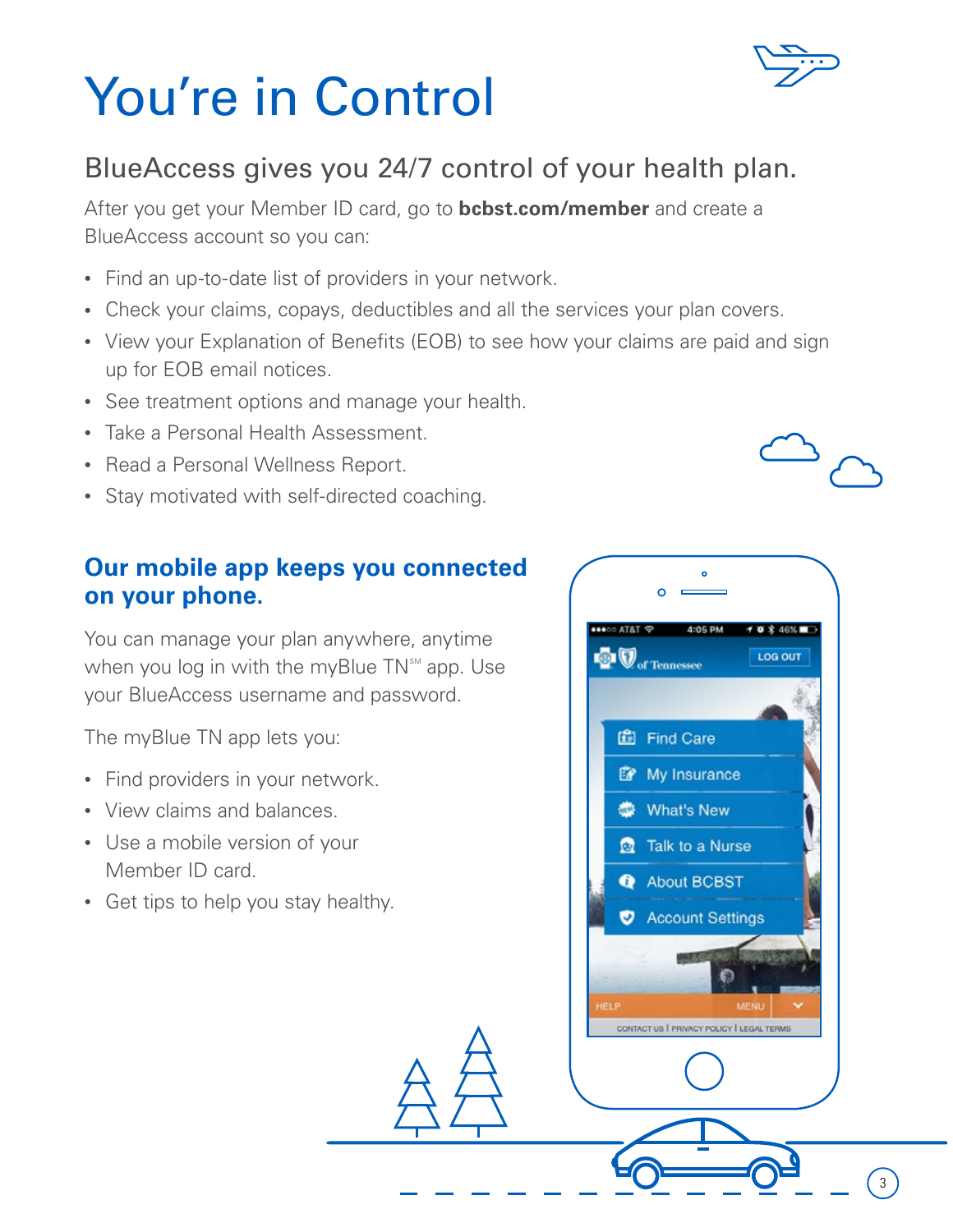## Planning Your Care

## Where Should You Go for Care?

For non-emergency problems, urgent care or convenient care centers are better choices. They're open late and on weekends, just like the ER, but you'll usually get care faster and pay less. Here's how to find one in your network.

- Online:
	- Go to **bcbst.com/member** and log in.
	- Click **Find a Doctor**.
	- Type "Urgent Care Center" in the field and choose **Urgent Care Center Medical Facility** from the drop-down list.
- myBlue TN:
	- Choose **Find Urgent Care** from the menu at the bottom of the page.
	- Enter the letter prefix from the Member ID number on your Member ID card (see p.2 of this guide).
	- Press the **Find Urgent Care Centers** button.

## How Much Should Your Care Cost?

Our HealthCare Cost Estimator tool lets you see cost estimates<sup>\*</sup> for more than 1,400 common procedures. You can even use it to compare different doctors and facilities, and see how other members rated them.

- Go to **bcbst.com/member** and log in to BlueAccess.
- Click on **Find a Doctor**. Or if you're already on the **Member Tools** page, you can click on **HealthCare Cost Estimator**.

\*Actual costs may vary.

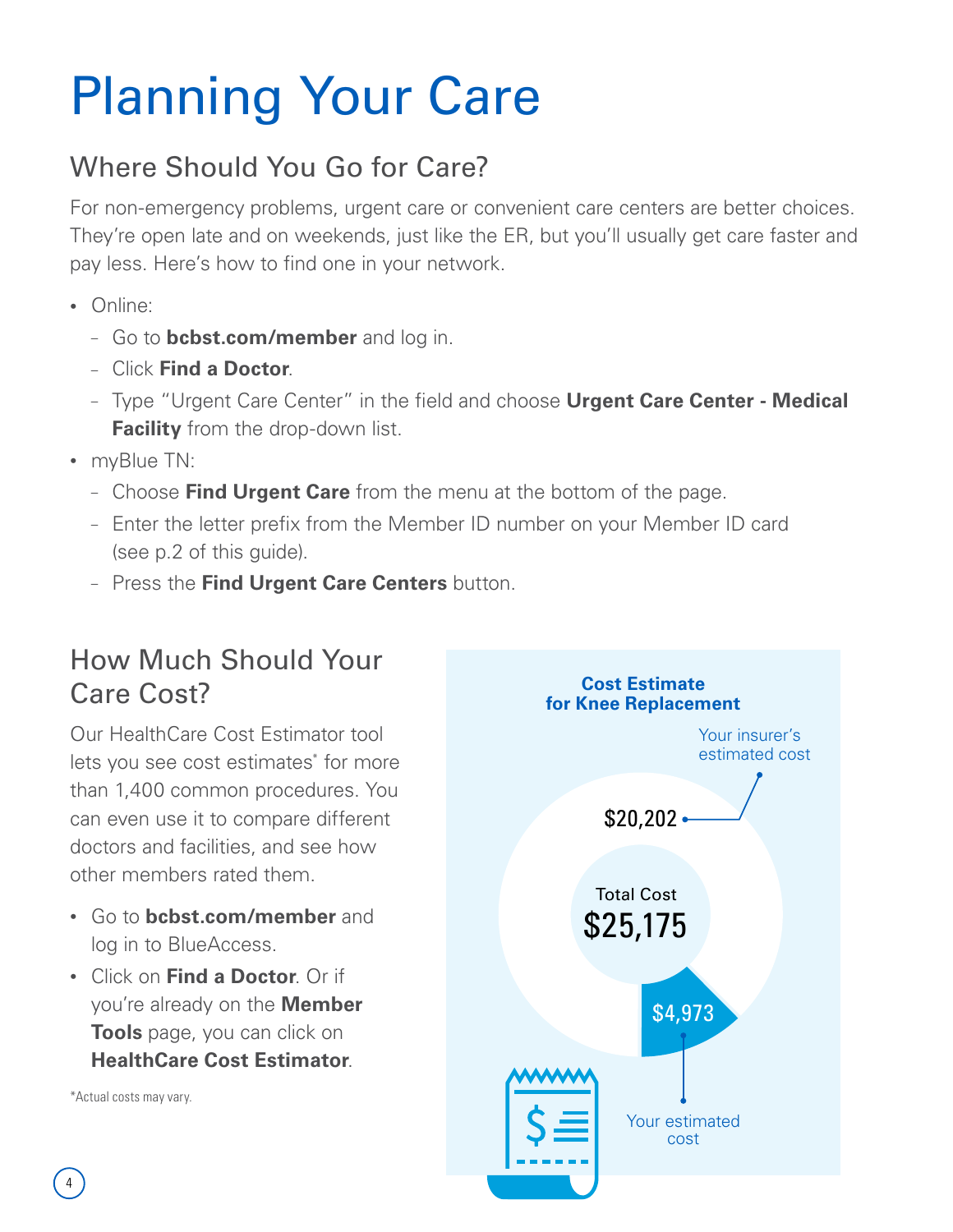## Stay Healthy, Save Money

## Living Better Shouldn't Cost You More

Your health plan does more than just pay your medical bills. Our Blue365® discount program helps you save on everyday health-related purchases like eyewear, nutrition programs and fitness gear. Find out more by logging in to BlueAccess, choosing **My Health & Wellness** and select **Member Discounts & Fitness Your Way**™. We add new discounts all the time, so check back often. Or sign up for email alerts that let you know whenever we add something.

# Work Out Your Way

## Working Out Can Be More Convenient and More Affordable

Exercise is one of the best ways to get and stay healthy, and we want to help you with that. Fitness Your Way lets you work out at more than 9,000 fitness centers across the country.

- Choose from Snap Fitness®, Curves®, YMCA® locations<sup>\*</sup> and more.
- Use any participating location as often as you want.
- You don't have to sign a long commitment—just three months to start.
- You only have to pay a one-time \$29 enrollment fee, then \$29 a month.

Signing up is easy:

- Log in to BlueAccess.
- Choose **My Health & Wellness**.
- Find the Fitness Your Way tile and select **View Details**, then **Redeem Now**.
- Or call **1-855-515-1332** Monday through Friday, 8 a.m. to 8 p.m., in any continental U.S. time zone, to enroll and find locations near you.

\* Participating facilities vary.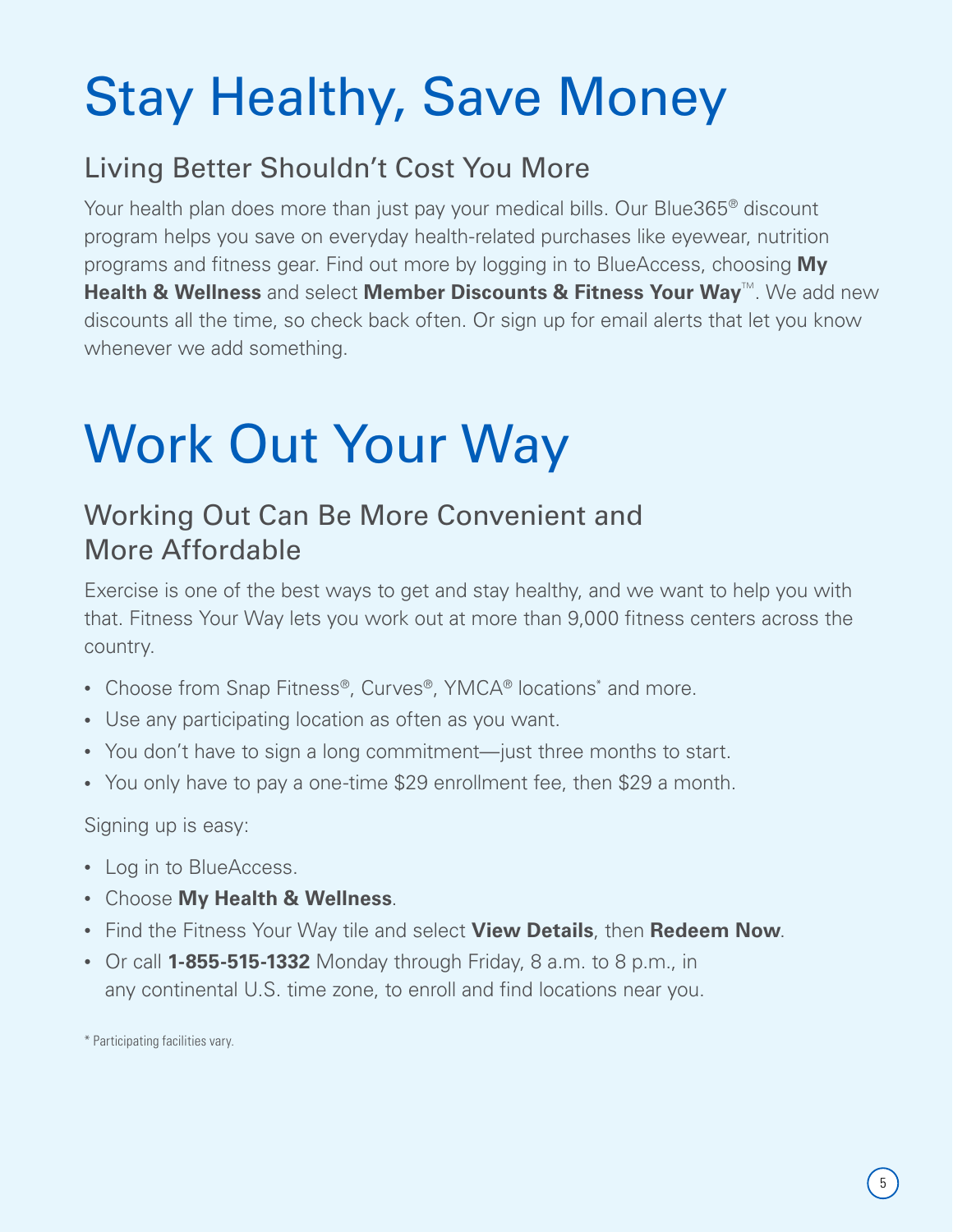## Identity Protection

## We're Looking Out for Your Health. And Your Identity.

We want to help keep your personal information safe online and off. Your plan includes Experian identity protection services, free of charge. Choose the protection that's best for you and your family:



ProtectMyID<sup>®</sup> is for family members 18 years and older with eligible medical coverage. It includes credit monitoring, fraud protection and fraud resolution support. Each member in your household needs to sign up separately.



FamilySecure<sup>sM</sup> offers credit monitoring for all family members under 18 years old.

To sign up:

- Go to **bcbst.com/member** and log in to BlueAccess.
- Click on the **ID Protection** link in the **Tools & Information** section. It will take you to a secure Experian site to enroll.
- Or call Experian at **1-866-926-9803**.
- To enroll in ProtectMyID, use code #PC101139.
- To enroll in FamilySecure, use code #PC101140.

Experian is an independent vendor that administers its ProtectMyID and FamilySecure identity protection services on behalf of BlueCross BlueShield of Tennessee and BlueCare Tennessee.

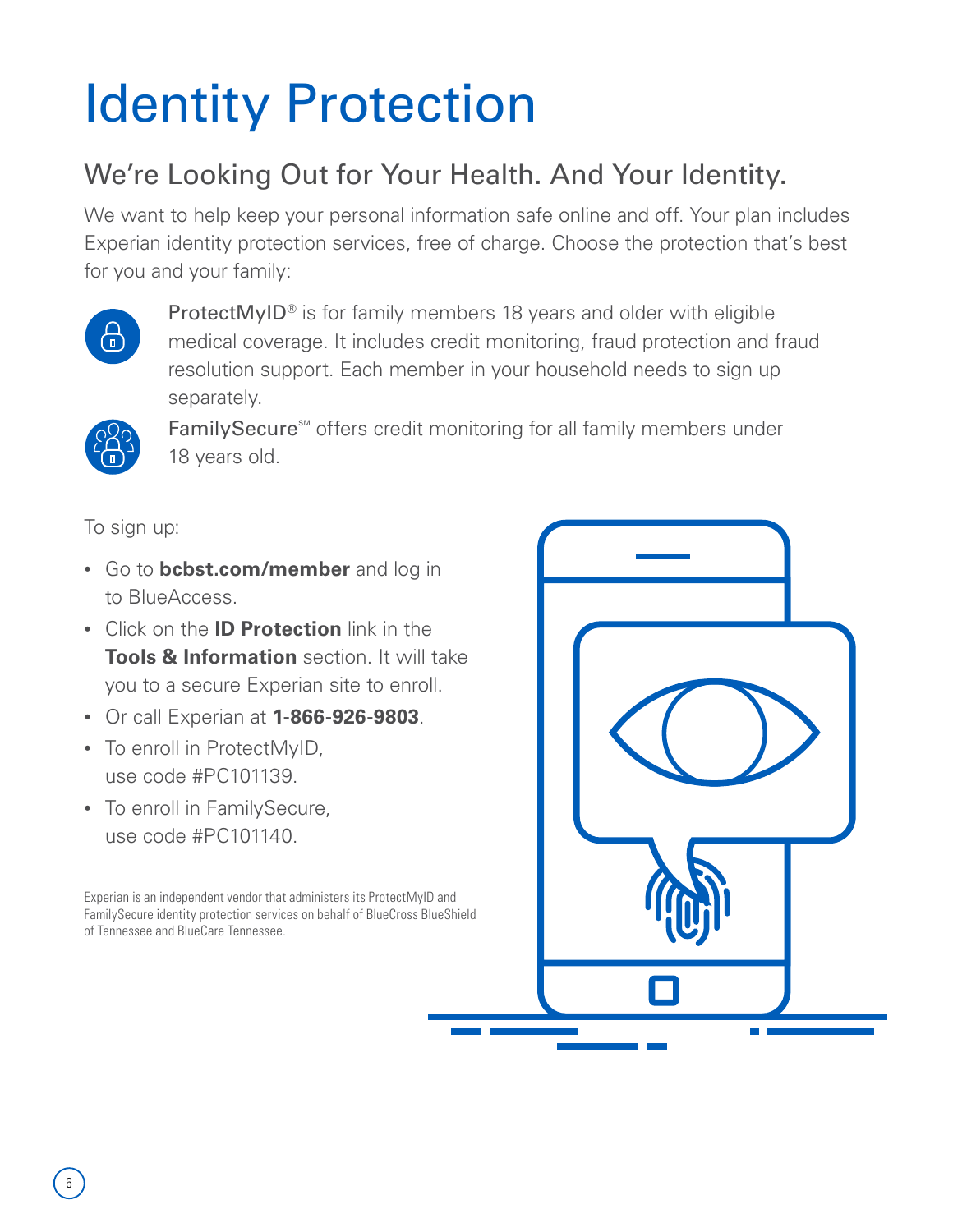### **Know Your Rights**

As a BlueCross BlueShield of Tennessee member, you have a number of rights, responsibilities and expectations that will engage you as a health care consumer and help you receive the type of care you deserve. More information about your rights and responsibilities is available online at: [bcbst.com/members/rights](http://www.bcbst.com/members/rights).

#### Reviews of Medical Necessity Decisions

As a BlueCross BlueShield of Tennessee member, you have the right to request a review by an independent third party of medical necessity decisions. You can learn more about how your specific benefit plan handles requests for independent reviews in your benefit materials or Evidence of Coverage (EOC).

#### Be Assured of Fair Decisions About Care

BlueCross BlueShield of Tennessee works hard to earn and keep your trust. Whenever possible, we want to be open about how we make decisions. For prior authorizations and other health care decisions, we look at two factors: whether the care or service suggested is appropriate for your condition and whether your plan covers it. BlueCross doesn't reward employees, vendors or contracted practitioners in any way for denying care, service or coverage.

#### Member Grievance Procedure

Our grievance procedure is intended to provide a fair and quick method of resolving any disputes you may have with BlueCross BlueShield of Tennessee. If you have a question about a claim, think a claim has not been paid correctly, want to appeal a claim decision or if you're not happy with any aspect of your BlueCross coverage, please contact our Member Service Department at 1-800-565-9140 (or the phone number on your Member ID card). Please see your EOC for complete information about the Member Grievance Procedure.

### Improving Your Quality of Care and Services

Your safety, quality of care and the services you receive as a BlueCross BlueShield of Tennessee member are important to you – and to us. That's why we have a Quality Improvement Program that is evaluated each year for quality of care and service, appropriateness of care and access to providers.

Our program is nationally recognized by two external accrediting bodies, URAC and the National Committee for Quality Assurance (NCQA). For more details about our Quality Improvement Program, please send requests to:

BlueCross BlueShield of Tennessee Attn: Quality Management 2.3 1 Cameron Hill Circle Chattanooga, TN 37402

#### Your Benefits Under the Women's Health and Cancer Rights Act

Your BlueCross BlueShield of Tennessee health plan, as required by the Women's Health and Cancer Rights Act of 1998, provides benefits for mastectomy-related services including reconstruction and surgery to achieve symmetry between the breasts, prostheses and the complications resulting from a mastectomy (including lymphedema). Please review your benefit plan materials for more details about these benefits and your coverage in general.

#### Notice of Information Privacy Policies and Practices

BlueCross BlueShield of Tennessee, Inc. and some subsidiaries and affiliates are required to: Maintain the privacy of all health plan information, which may include your name, address, diagnosis codes, etc. as required by applicable laws and regulations; provide this notice of privacy practices to all members; inform members of the company's legal obligations; and advise members of additional rights concerning their health plan information. Your health plan information may be used and disclosed for treatment, payment, and health care operations. A copy of this notice is included in your EOC. You may also request a copy of our privacy practices at any time. Please contact BlueCross at:

- Phone: 1-888-455-3824
- Email: Privacy\_Office@bcbst.com
- Mail: BlueCross BlueShield of Tennessee The Privacy Office 1 Cameron Hill Circle Chattanooga, TN 37402-0001

#### HIPAA Compliant

BlueCross BlueShield of Tennessee, Inc. is compliant with all requirements of the Health Insurance Portability and Accountability Act (HIPAA) of 1996.

#### Insurance Terms

The online glossary at bcbst.com/manage-my-plan/glossaryterms.page can help you better understand insurance terms such as "Effective Date" and "Maximum Allowable Charge." To understand the meaning of a term, you can check there for an easy-to-read description. The online Medical Policy Manual gives you easy-to-find information to help you understand new medical technologies and whether they're appropriate for your particular situation. The manual's medical policies identify technologies as medically necessary, not medically necessary, investigational or cosmetic. By researching technology in advance, you can use your health care dollars more wisely.

### Ancillary Claims Process

Please ask your doctor to use in-network providers for the following ancillary services to get the most out of your benefits.

Independent Clinical Laboratories: Sometimes physicians will send your specimens drawn in their office to an outside independent clinical laboratory for processing, which may or may not be in the same state. To receive in-network benefits for the lab work, the lab must be contracted with the BlueCross plan in the state where your sample was drawn.

Durable Medical Equipment (DME) (hospital beds, crutches, wheelchairs, oxygen tanks, etc.): If you or your doctor orders DME or supplies, the DME company must be in the network of the BlueCross Plan in that state to which the items are shipped in order to receive in-network benefits. If you purchase DME items from a retail store, the store must be in the network of the local BlueCross Plan.

Specialty pharmacy (injectable or infusion drugs that your physician administers): If your doctor orders specialty pharmacy items for you, the specialty pharmacy company must be in the network.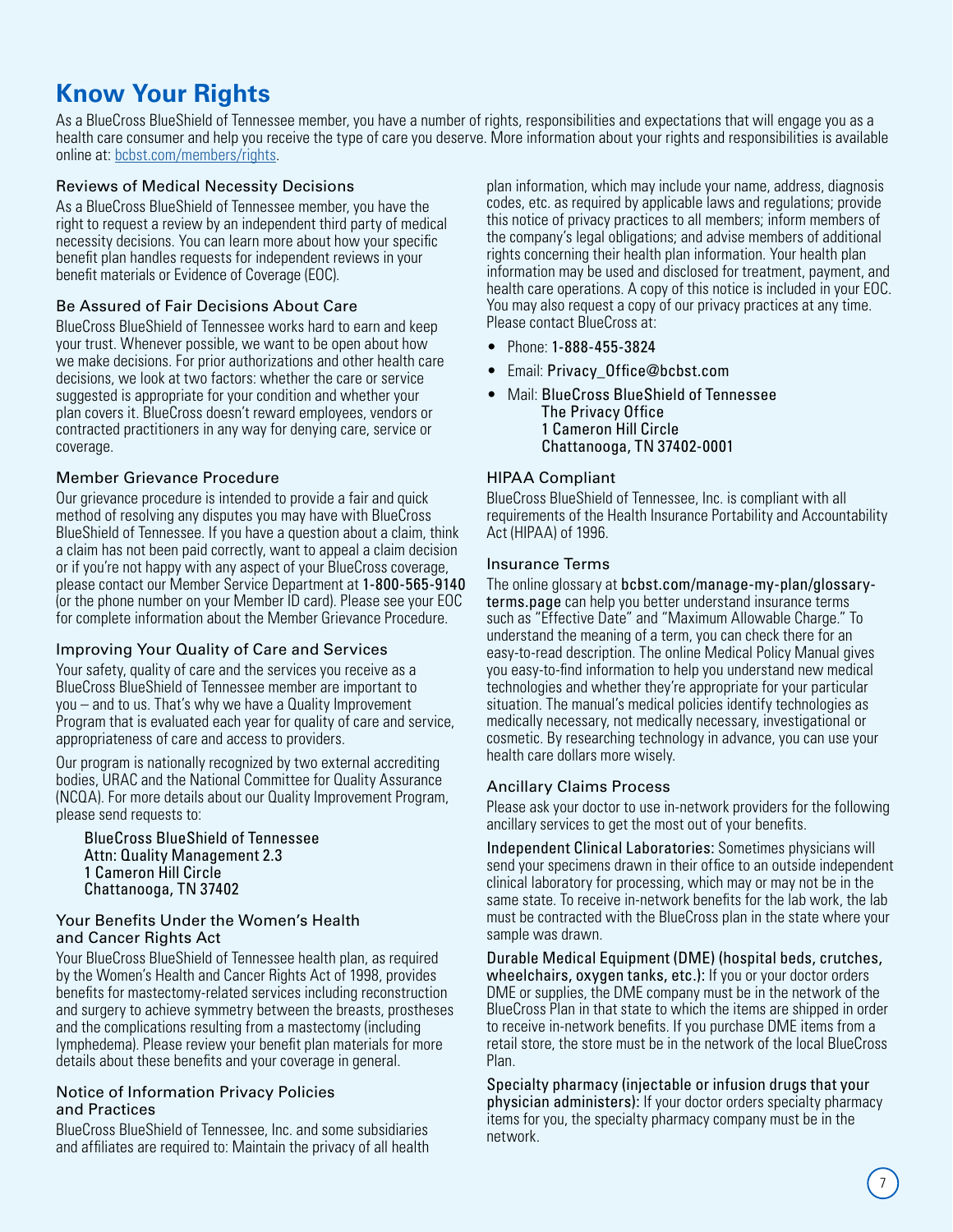BlueCross BlueShield of Tennessee (BlueCross) complies with applicable Federal civil rights laws and does not discriminate on the basis of race, color, national origin, age, disability or sex. BlueCross does not exclude people or treat them diferently because of race, color, national origin, age, disability or sex.

BlueCross:

- Provides free aids and services to people with disabilities to communicate efectively with us, such as: (1) qualifed interpreters and (2) written information in other formats, such as large print, audio and accessible electronic formats.
- Provides free language services to people whose primary language is not English, such as: (1) qualifed interpreters and (2) written information in other languages.

If you need these services, contact a consumer advisor at the number on the back of your Member ID card or call 1-800-565-9140 (TTY: 1-800-848-0298 or 711).

If you believe that BlueCross has failed to provide these services or discriminated in another way on the basis of race, color, national origin, age, disability or sex, you can fle a grievance ("Nondiscrimination Grievance"). For help with preparing and submitting your Nondiscrimination Grievance, contact a consumer advisor at the number on the back of your Member ID card or call 1-800-565-9140 (TTY: 1-800-848-0298 or 711). They can provide you with the appropriate form to use in submitting a Nondiscrimination Grievance. You can fle a Nondiscrimination Grievance in person or by mail, fax or email. Address your Nondiscrimination Grievance to: Nondiscrimination Compliance Coordinator; c/o Manager, Operations, Member Benefts Administration; 1 Cameron Hill Circle, Suite 0019, Chattanooga, TN 37402- 0019; (423) 591-9208 (fax); Nondiscrimination\_ OfficeGM@bcbst.com (email).

You can also fle a civil rights complaint with the U.S. Department of Health and Human Services, Office for Civil Rights, electronically through the Office for Civil Rights Complaint Portal, available at https://ocrportal.hhs.gov/ocr/portal/lobby.jsf, or by mail or phone at: U.S. Department of Health and Human Services, 200 Independence Avenue SW., Room 509F, HHH Building, Washington, DC 20201, 1-800-368-1019, 800-537-7697 (TDD). Complaint forms are available at

http://www.hhs.gov/ocr/office/file/index.html.

BlueCross BlueShield of Tennessee, Inc., an Independent Licensee of the BlueCross BlueShield Association.

ATENCIÓN: si habla español, tiene a su disposición servicios gratuitos de asistencia lingüística. Llame al 1-800-565-9140 (TTY: 1-800-848-0298).

ملحوظة: إذا كنت تتحدث اذكر اللغة، فإن خدمات المساعدة اللغویة تتوافر لك بالمجان. اتصل برقم 800-565-9140-1 (رقم ھاتف الصم والبكم: 800-848-0298-1).

注意:如果您使用繁體中文,您可以免費獲得語言援助服務。請致電 1-800-565-9140 (TTY:1-800-848-0298) 。

CHÚ Ý: Nếu bạn nói Tiếng Việt, có các dịch vụ hỗ trợ ngôn ngữ miễn phí dành cho bạn. Gọi số 1-800-565-9140 (TTY:1-800-848-0298).

주의: 한국어를 사용하시는 경우, 언어 지원 서비스를 무료로 이용하실 수 있습니다. 1-91: 는 1-1를 제공하거는 8가, 는 17세는 제라그를 해 표도 하용<br>1-800-565-9140 (TTY: 1-800-848-0298) 번으로 전화해 주십시오.

ATTENTION : Si vous parlez français, des services d'aide linguistique vous sont proposés gratuitement. Appelez le 1-800-565-9140 (ATS : 1-800-848-0298).

ໂປດຊາບ: ຖ້າວ່າ ທ່ານເວົ້າພາສາ ລາວ,ການບໍລິການຊ່ວຍເຫຼືອດ້ ານພາສາ, ໂດຍບໍ່ເສັຽຄ່າ, ແມ່ນມີພ້ອມໃຫ້ທ່ານ. ໂທຣ 1-800-565-9140 (TTY: 1-800-848-0298).

ማስታወሻ: የሚናገሩት ቋንቋ ኣማርኛ ከሆነ የትርጉም እርዳታ ድርጅቶች፣ በነጻ ሊያግዝዎት ተዘጋጀተዋል፡ ወደ ሚከተለው ቁጥር ይደውሉ 1-800-565-9140 (መስማት ለተሳናቸው: 1-800-848-0298).

ACHTUNG: Wenn Sie Deutsch sprechen, stehen Ihnen kostenlos sprachliche Hilfsdienstleistungen zur Verfügung. Rufnummer: 1-800-565-9140 (TTY: 1-800-848-0298).

સુચના: જો તમે ગુજરાતી બોલતા હો, તો નિ:શુલ્ક ભાષા સહાય સેવાઓ તમારા માટે ઉપલબ્ધ છે. ફોન કરો 1-800-565-9140 (TTY:1-800-848-0298)

注意事項:日本語を話される場合、無料の言語支援をご利用いただけます。 1-800-565-9140 (TTY:1-800-848-0298) まで、お電話にてご連絡ください。

PAUNAWA: Kung nagsasalita ka ng Tagalog, maaari kang gumamit ng mga serbisyo ng tulong sa wika nang walang bayad. Tumawag sa 1-800-565-9140 (TTY:1-800-848-0298).

ध्यान दें: यदि आप हिंदी बोलते हैं तो आपके लिए मुफ्त में भाषा सहायता सेवाएं उपलब्ध हैं। 1-800-565-9140 (TTY:1-800-848-0298) पर कॉल करें।

ВНИМАНИЕ: Если вы говорите на русском языке, то вам доступны бесплатные услуги перевода. Звоните 1-800-565-9140 (телетайп: 1-800-848-0298).

-توجه: اگر به زبان فارسی گفتگو می کنید، تسهیلات زبانی بصورت رایگان برای شما فراهم می باشد. با<br>(0298-848-4800 .mpc (TTY:1-800-848-100 .تماس بگیرید

ATANSYON: Si w pale Kreyòl Ayisyen, gen sèvis èd pou lang ki disponib gratis pou ou. Rele 1-800-565-9140 (TTY: 1-800-848-0298).

UWAGA: Jeżeli mówisz po polsku, możesz skorzystać z bezpłatnej pomocy językowej. Zadzwoń pod numer 1-800-565-9140 (TTY: 1-800-848-0298).

ATENÇÃO: Se fala português, encontram-se disponíveis serviços linguísticos, grátis. Ligue para 1-800-565-9140 (TTY: 1-800-848-0298).

ATTENZIONE: In caso la lingua parlata sia l'italiano, sono disponibili servizi di assistenza linguistica gratuiti. Chiamare il numero 1-800-565-9140 (TTY: 1-800-848-0298).

Díí baa akó nínízin: Díí saad bee yáníłti'go Diné Bizaad, saad bee áká'ánída'áwo'déé', t'áá jiik'eh, éi ná hóló, koji' hódíilnih 1-800-565-9140 (TTY: 1-800-848-0298).